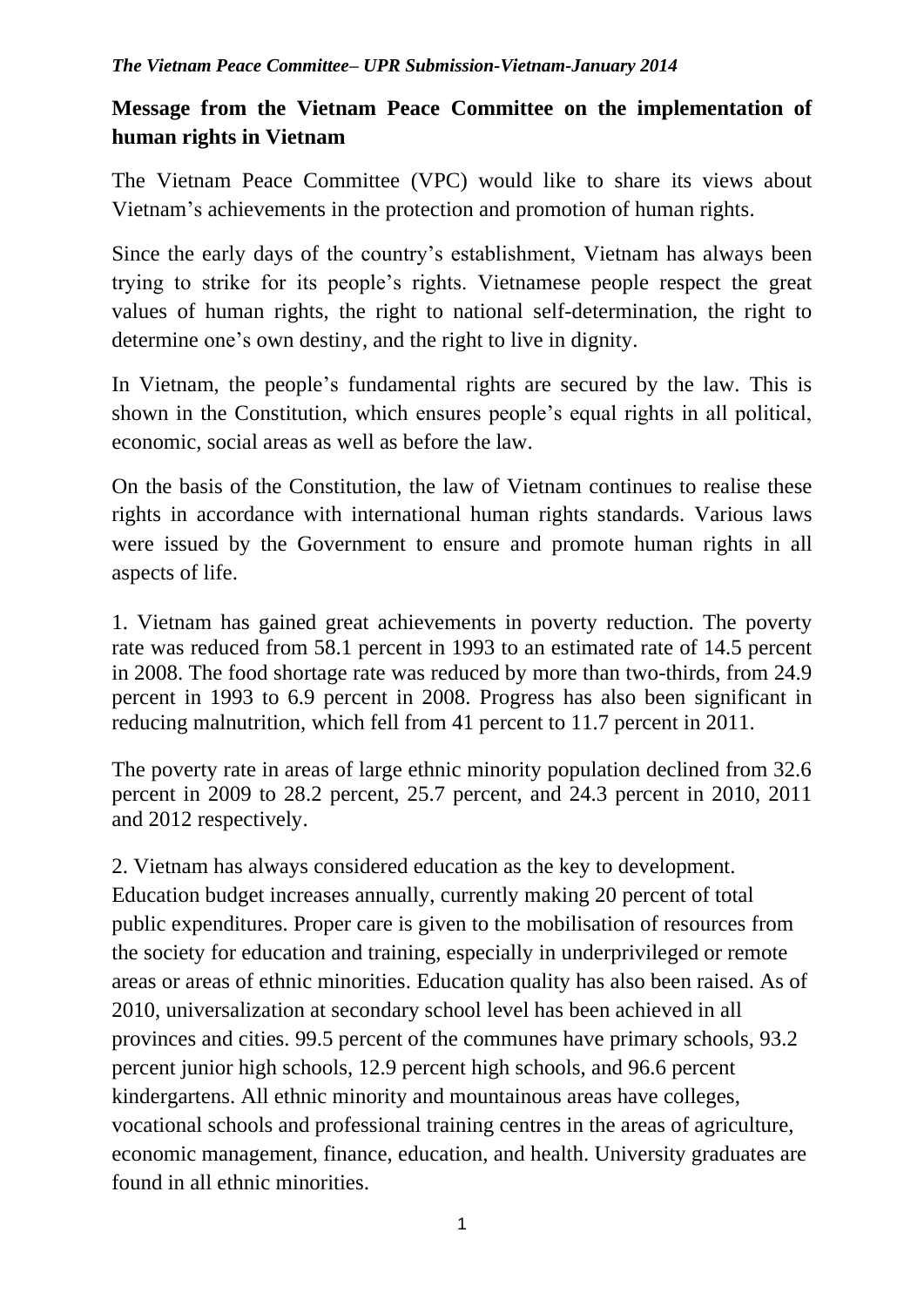## *The Vietnam Peace Committee– UPR Submission-Vietnam-January 2014*

In 2009, the literacy rate of people aged 15-24 years was 97.1 percent. The difference between boys and girls in primary school net enrolment rates was recorded at one percent.

3. Vietnam was fought for and established by the working people, thus the Government has always been concerned with their conditions. It issued a full Labor Code No.10/2012/QH13 to protect the rights of the working people. The Government has tried its best to create more jobs and reduce the unemployment rate.

4. The Vietnamese Government has consistently made efforts to help people enjoy their rights to health, with priority given to women, children and people of ethnic minorities.

Maternal mortality has declined considerably over the last two decades, from 233 per 100,000 live births in 1990 to 69 per 100,000 live births in 2009.

The total number of individuals on anti-retroviral treatment (ART) at the end of 2011 increased by 1.5 times compared to 2009, with ART coverage standing at 53 percent in adults and 83 percent in children.

Vietnam has already achieved the MDG on malaria control and is also acknowledged to have done a good job in controlling other epidemics such as SARS, H5N1 and H1N1.

5. Vietnam is a multi-religion country with all the major religions in the world (Buddhism, Catholicism, Protestantism, Islam..); the country has the second biggest Catholic community in Southeast-Asia. Vietnamese people can freely choose their religions and are protected by the legal system.

The consistent policy of Vietnam is to respect and facilitate the exercise of the right to religion and belief by all the people, while upholding the solidarity and harmony among religions and guaranteeing the equality and non-discrimination, as well as protecting activities of religious activities through the law.

Vietnam has had many religious activities. The 2011 Holy Year of the Catholic Church was a great success. Attending the closing ceremony were 1,000 priests, 2,000 dignitaries and 500,000 believers. The year 2011 was also the Centenary of Protestantism in Vietnam with major activities held in Ha Noi, Da Nang, Ho Chi Minh City attended by numerous followers from all over the country. Many worshipping places have been renovated or newly built. Training for religious dignitaries has been maintained and extended.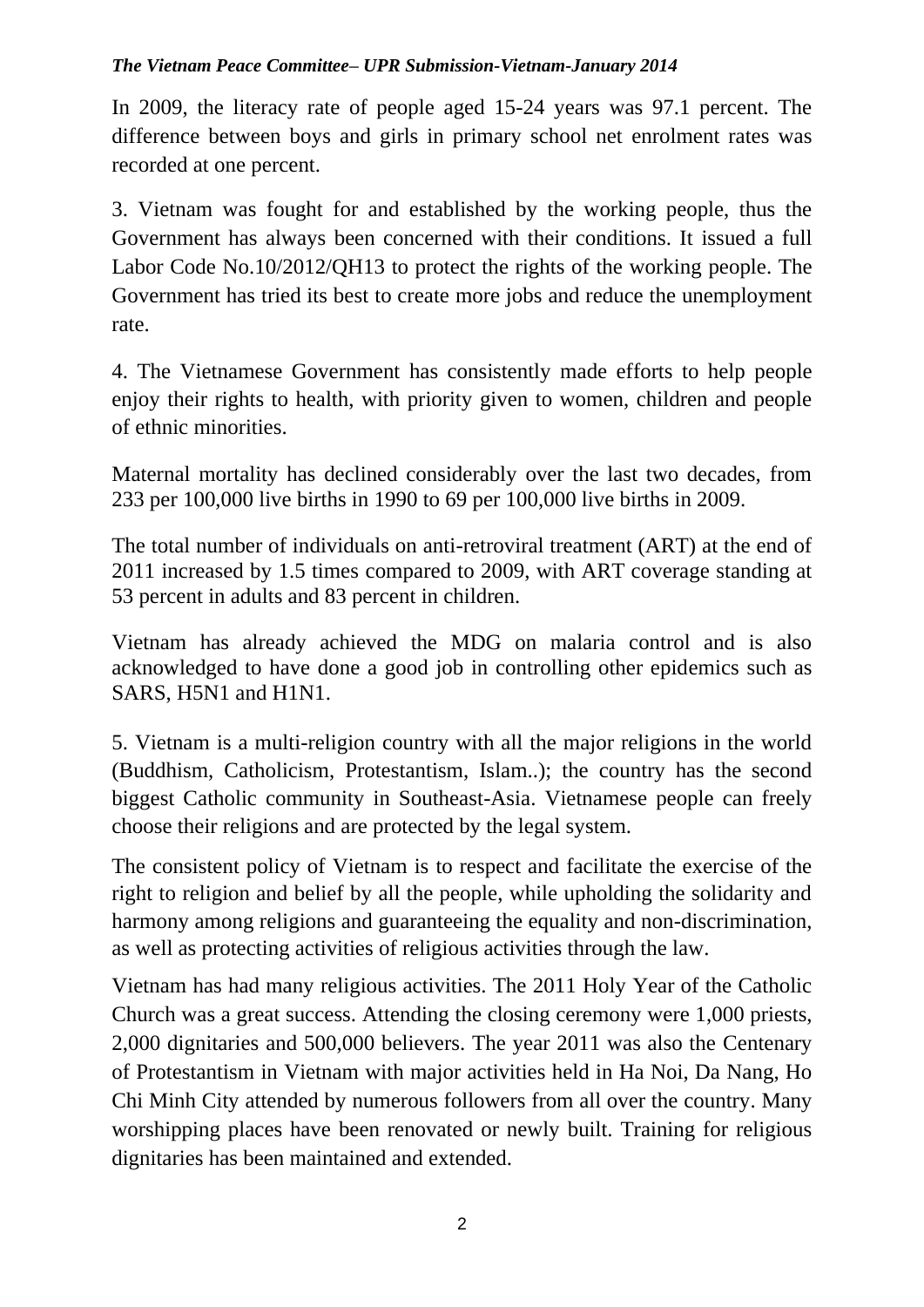## *The Vietnam Peace Committee– UPR Submission-Vietnam-January 2014*

Religious representatives have participated in international forums, dialogues and exchanges of studies and knowledge, including within ASEM, ASEAN…In 2012, Vietnam and the Vatican successfully concluded the third round of the joint working group meeting (3/2012).

6. The right to freedom of press and information of the Vietnamese people has been reflected through the rapid and diverse development of the mass media. By 2012, there are 786 print newspapers (compared to 676 in 2009); 1,016 other publications (compared to 1003 in 2011); 18,000 registered journalists; 68 radio and television stations, 01 national news agency, 300 e-newspapers and thousands of e-portals on the internet. The number of registered social networks was 227… Especially, when the world is on the fast track of social network communication, such well-known networks as Facebook, Twitter and others have become very popular among Vietnamese people, especially the younger generation.

The Vietnamese people now have access to 75 international television channels, including such big names as CNN, BBC, Bloomberg, Australia Network and those from France, Germany, Italia, Korea and China…All the big news agencies and renowned newspapers are accessible to Vietnamese readers via the internet, including Reuters, BBC, VoA, AP, AFP, CNN, Kyodo, Economist and Financial Times…Newspapers have become a forum for many social organizations and people and an important instrument to protect the rights of people and freedoms of citizens, given their role in contributing to and monitoring the implementation of State laws and policies, especially those related to human rights.

Criticisms from the media and feedbacks from the people have greatly contributed to the fight against corruption and wrongdoings in Vietnam.

7. The Vietnamese people have the freedom of speech and opinion. The development of socio-political organisations, mass organisations and professional organisations has contributed to creating mechanisms for people to express their aspiration and participate in social management. Every week, a Cabinet member is responsible for answering citizens' questions through live TV and radio programmes.

Recently, the State has launched a campaign to collect people's ideas to the amendment of the country's 1992 Constitution. (More than 20 million ideas have been contributed to the draft amended constitution)